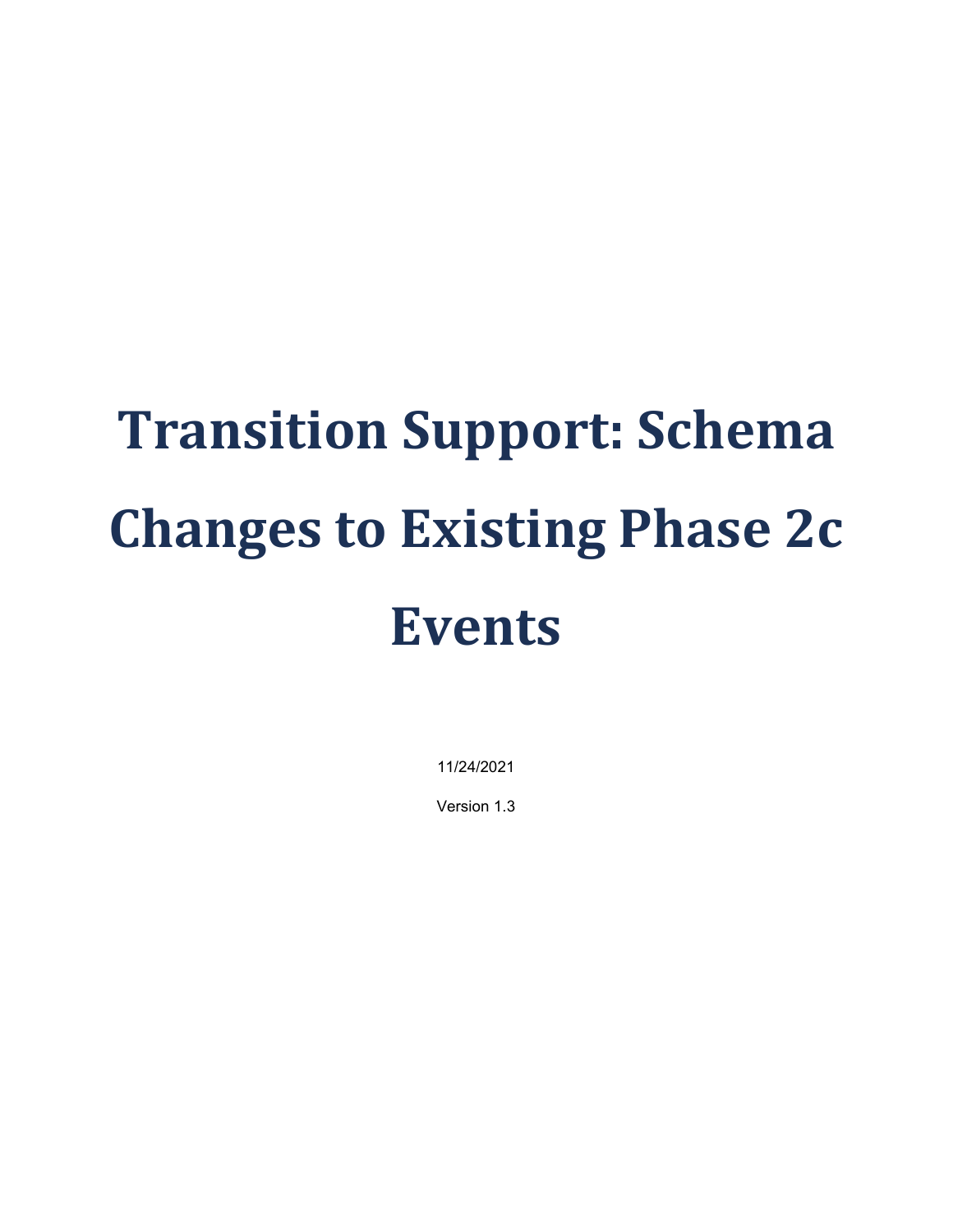# Table of Contents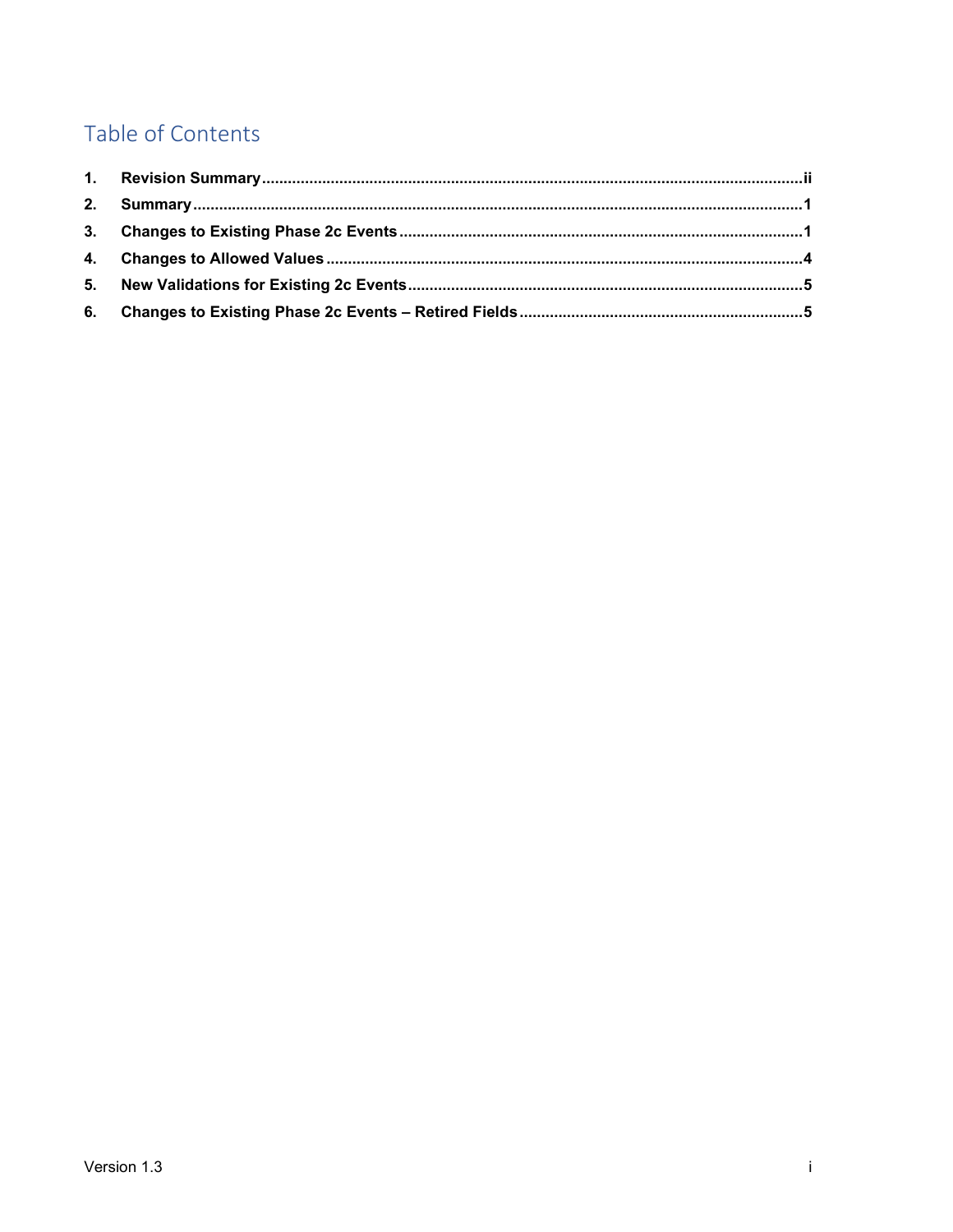# <span id="page-2-0"></span>**1. Revision Summary**

| <b>Version</b> | <b>Publish Date</b> | <b>Description</b>                                                                                          |
|----------------|---------------------|-------------------------------------------------------------------------------------------------------------|
| 1.0            | 108/16/2021         | Initial Publication                                                                                         |
| 1.1            | 10/01/2021          | Added handling Instructions 'ERP' and 'PCS'.<br>Changed paired OrderID to optional in MEOR, MEOA, and MOOA. |
| 1.2            | 10/08/2021          | Added handling Instructions value 'MAX'.                                                                    |
| 1.3            | 11/24/2021          | Added handling Instructions 'SLL' and 'ALGS'.<br>Changed electronic Timestamp to optional in MEOT.          |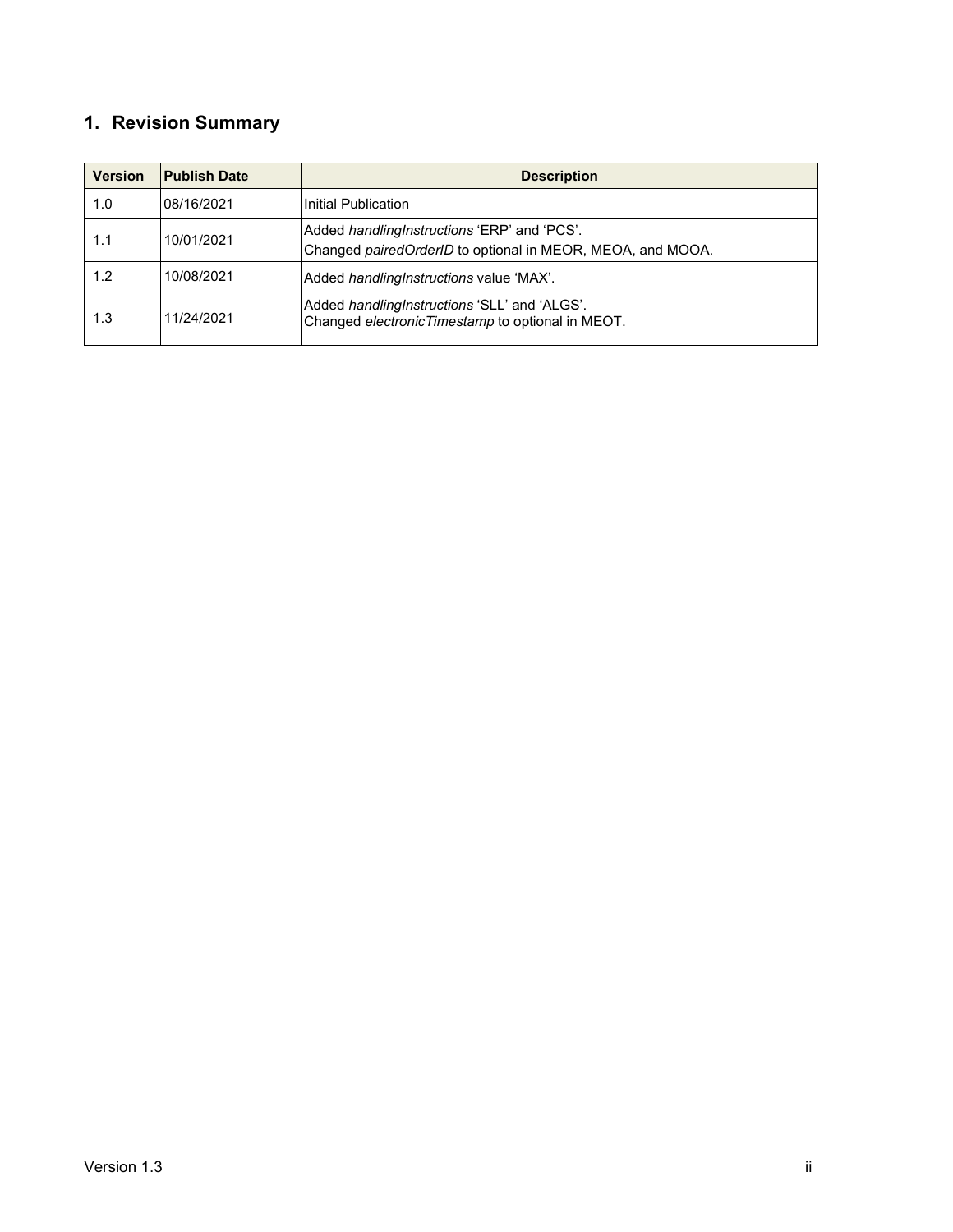# <span id="page-3-0"></span>**2. Summary**

This document includes schema changes to existing Phase 2c events that become effective with Phase 2d reporting. This information does not include new events types that are defined for Phase 2d.

#### <span id="page-3-1"></span>**3. Changes to Existing Phase 2c Events**

| <b>Event Type Code</b> | <b>Change Description</b>   | Seq# and Field Name  |
|------------------------|-----------------------------|----------------------|
| <b>MENO</b>            | New conditional field added | 46. netPrice         |
| <b>MEOR</b>            | New required field added    | 32. multiLegInd      |
|                        | New optional field added    | 33. pairedOrderID    |
|                        | New conditional field added | 34. infoBarrierID    |
|                        | New conditional field added | 35. netPrice         |
|                        | New conditional field added | 36. quoteKeyDate     |
|                        | New conditional field added | 37. quotelD          |
| <b>MEOA</b>            | New optional field added    | 45. pairedOrderID    |
|                        | New conditional field added | 46. netPrice         |
| <b>MEIR</b>            | New required field added    | 26. multiLegInd      |
|                        | New conditional field added | 27. netPrice         |
| <b>MEIM</b>            | New conditional field added | 28. requestTimestamp |
|                        | New conditional field added | 29. netPrice         |
| <b>MEIC</b>            | New conditional field added | 16. requestTimestamp |
|                        | New conditional field added | 17. infoBarrierID    |
| <b>MECO</b>            | New required field added    | 32. multiLegInd      |
|                        | New conditional field added | 33. infoBarrierID    |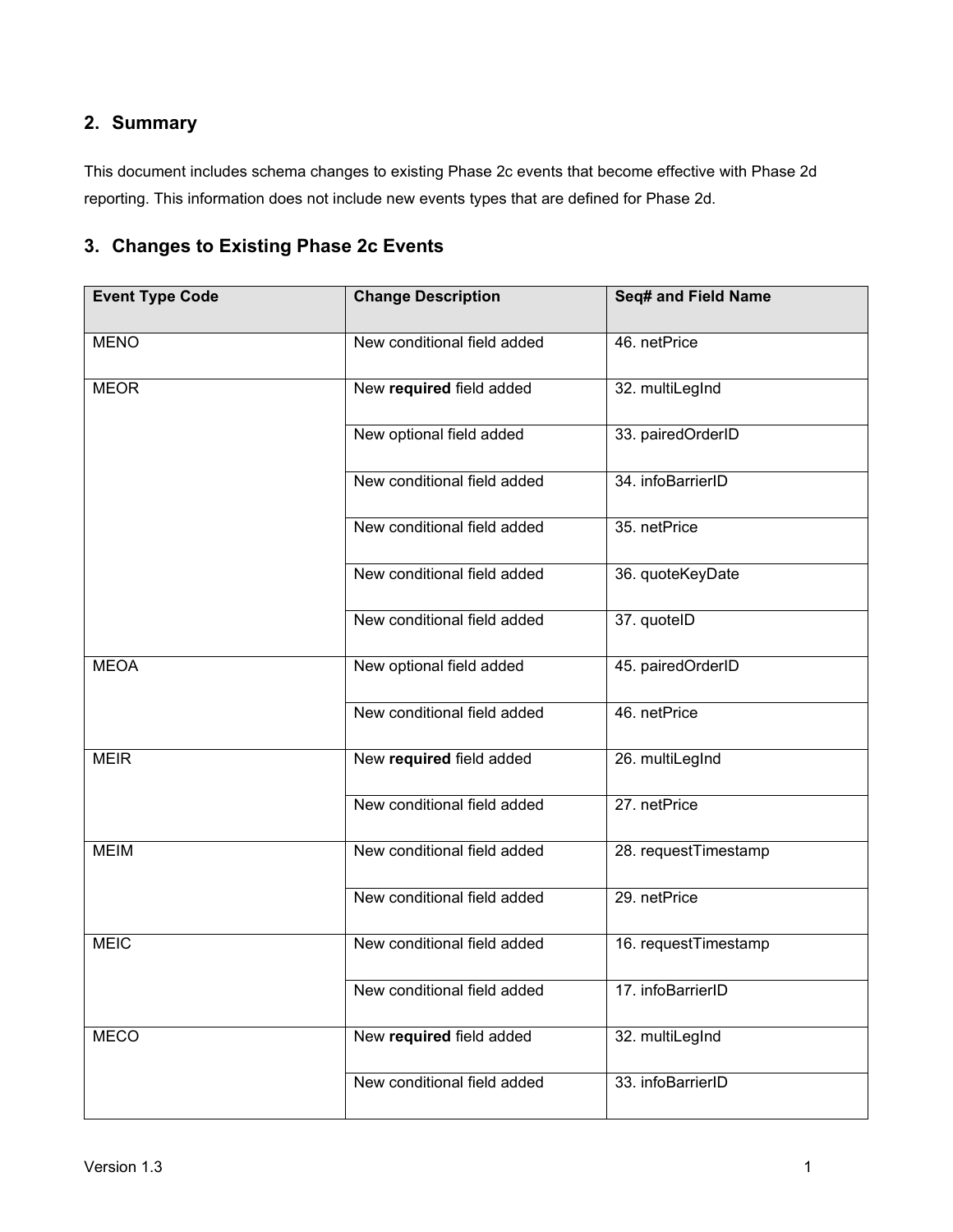|              | New conditional field added      | 34. netPrice            |
|--------------|----------------------------------|-------------------------|
| <b>MECOM</b> | New conditional field added      | 33. netPrice            |
| <b>MEOM</b>  | New conditional field added to   | 22. requestTimestamp    |
|              | reserved for future use position |                         |
|              | New conditional field added      | 53. netPrice            |
| <b>MEOMR</b> | New conditional field added      | 43. netPrice            |
| <b>MEOJ</b>  | New conditional field added      | 32. netPrice            |
| <b>MEOC</b>  | New conditional field added      | 17. requestTimestamp    |
|              | New conditional field added      | 18. infoBarrierID       |
| <b>MEOCR</b> | New conditional field added      | 15. infoBarrierID       |
| <b>MENQ</b>  | New required field added         | 27. manualFlag          |
|              | New conditional field added      | 28. electronicTimestamp |
| <b>MEQR</b>  | New required field added         | 25. dupROIDCond         |
|              | New required field added         | 26. manualFlag          |
|              | New conditional field added      | 27. electronicTimestamp |
| <b>MEQC</b>  | New required field added         | 15. manualFlag          |
|              | New conditional field added      | 16. electronicTimestamp |
| <b>MEOT</b>  | Field change to Optional         | 11. electronicTimestamp |
|              | New required field added         | 35. multiLegInd         |
|              | New conditional field added      | 36. infoBarrierID       |
| <b>MEOTS</b> | New required field added         | 12. multiLegInd         |
| <b>MEOF</b>  | New conditional field added      | 20. infoBarrierID       |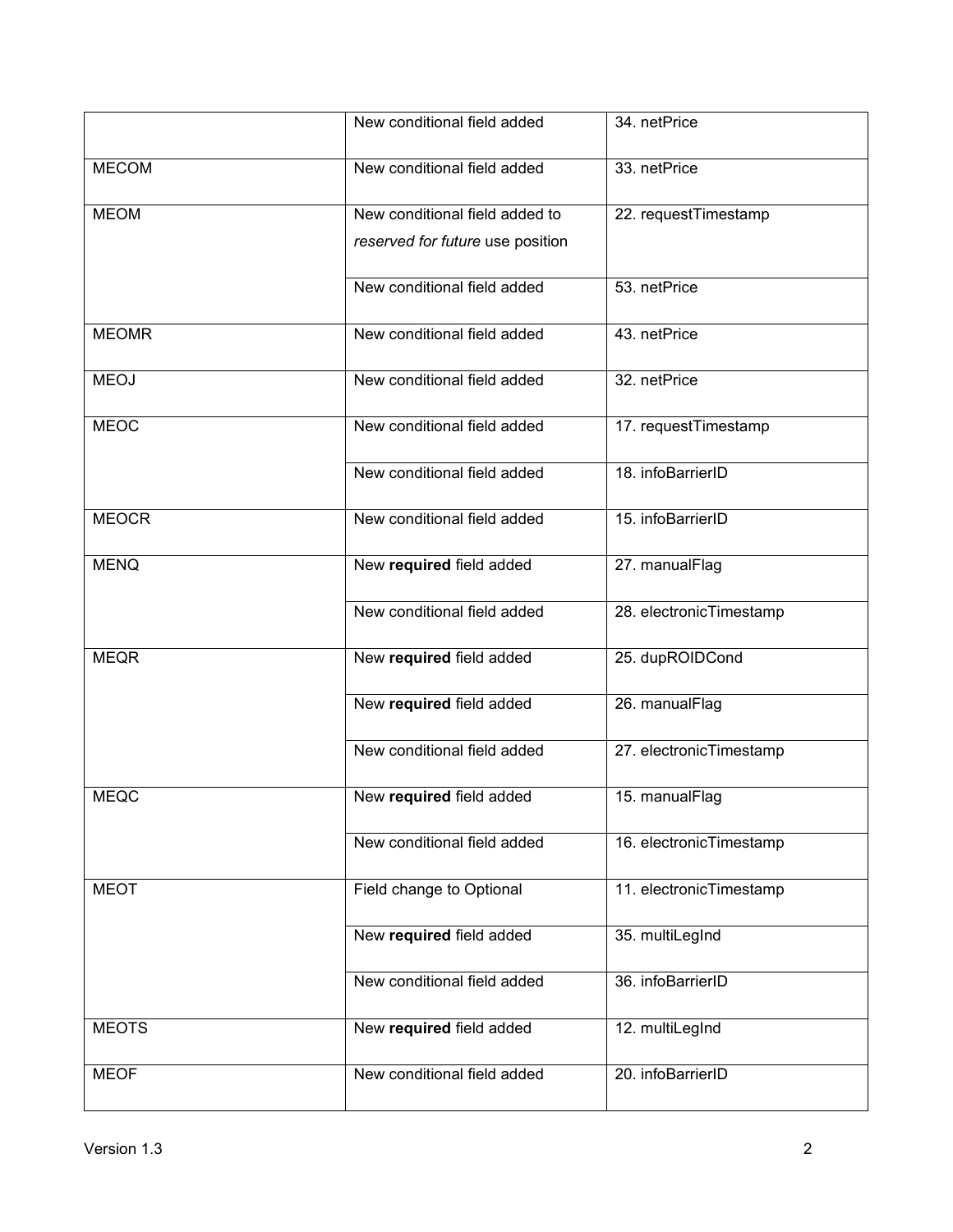| <b>MEPA</b>  | New optional field added                                           | 25. TIDType          |
|--------------|--------------------------------------------------------------------|----------------------|
| <b>MEAA</b>  | New optional field added                                           | 27. TIDType          |
| <b>MEOE</b>  | New conditional field added                                        | 33. netPrice         |
| <b>MONO</b>  | New required field added to<br>reserved for future use position    | 28. solicitationFlag |
|              | New conditional field added                                        | 32. RFQID            |
|              | New conditional field added                                        | 33. netPrice         |
| <b>MOOR</b>  | New required field added to<br>reserved for future use position    | 30. multiLegInd      |
|              | New conditional field added                                        | 34. pairedOrderID    |
|              | New conditional field added                                        | 35. netPrice         |
| <b>MOOA</b>  | New required field added to<br>reserved for future use position    | 29. solicitationFlag |
|              | New optional field added to<br>reserved for future use position    | 30. pairedOrderID    |
|              | New conditional field added                                        | 34. netPrice         |
| <b>MOIR</b>  | New required field added                                           | 28. multiLegInd      |
|              | New conditional field added                                        | 29. netPrice         |
| <b>MOCO</b>  | New required field added                                           | 24. multiLegInd      |
|              | New conditional field added                                        | 25. netPrice         |
| <b>MOCOM</b> | New conditional field added                                        | 25. netPrice         |
| <b>MOOM</b>  | New conditional field added to<br>reserved for future use position | 33. requestTimestamp |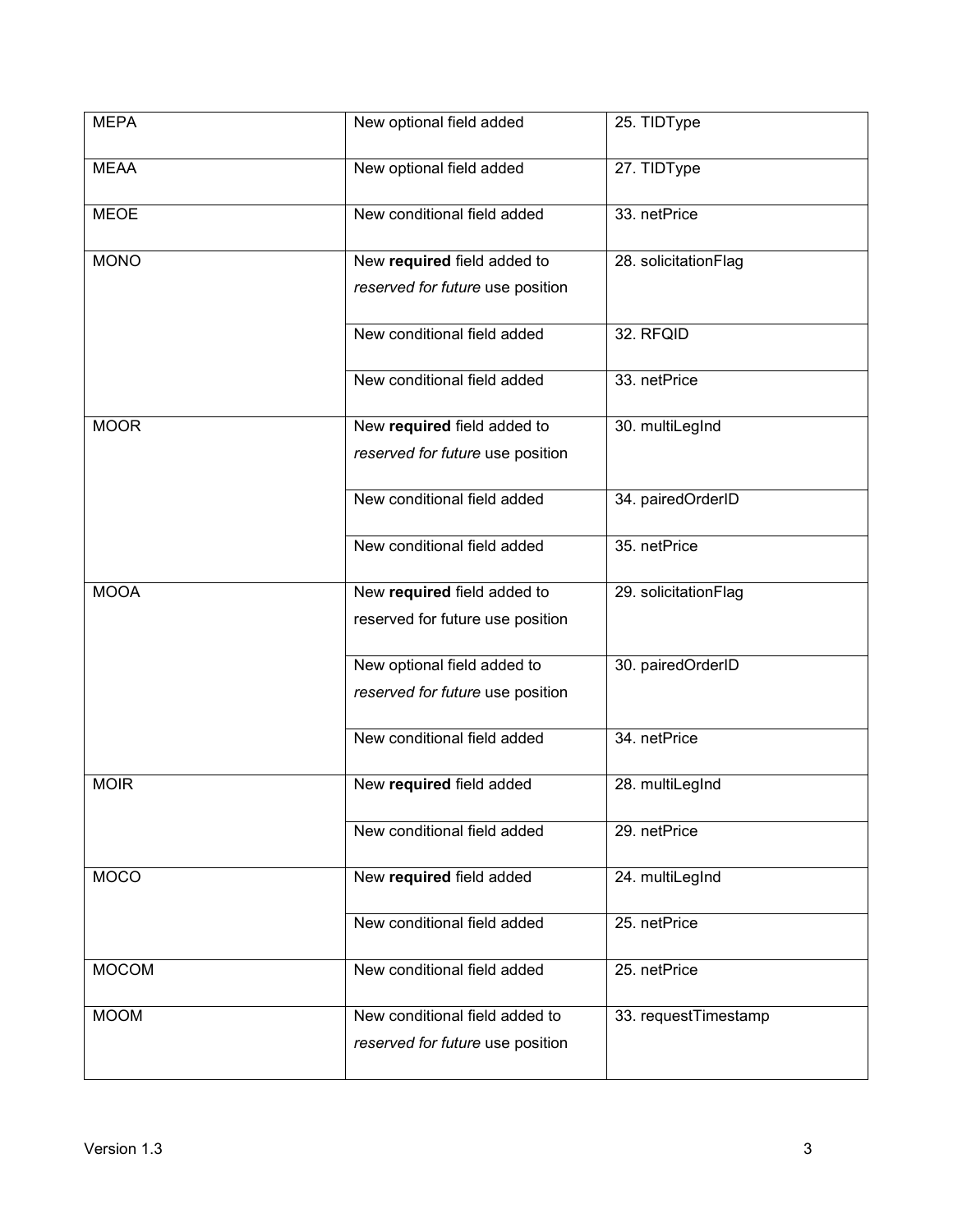|             | New conditional field added | 39. netPrice         |
|-------------|-----------------------------|----------------------|
|             | Field change to Conditional | 10. priorOrderID     |
| <b>MOOJ</b> | New required field added to | 22. timeInForce      |
|             | New conditional field added | 23. netPrice         |
| <b>MOOC</b> | New conditional field added | 17. requestTimestamp |

# <span id="page-6-0"></span>**4. Changes to Allowed Values**

| <b>Field Name</b>    | <b>Allowed Values Added</b> | <b>Allowed Values Removed</b> |
|----------------------|-----------------------------|-------------------------------|
| handlingInstructions | AIP, CASH, CTR, GP, NCTR,   | CNH, GVWAP, J3, SR, SMT       |
|                      | OCP, OFF, QCC, TTU, DLVF,   |                               |
|                      | DLVT, PBG, ERP, PCS, MAX,   |                               |
|                      | SLL, ALGS                   |                               |
|                      |                             |                               |
| marketCenterID       | ARCAOP, AMEROP, BOX,        |                               |
|                      | BZXOP, C2, CBOE, CHX,       |                               |
|                      | EDGXOP, EMLD, GEMX, ISE,    |                               |
|                      | MIAMI, MRX, NOBO, NOM,      |                               |
|                      | PEARL, PHLX                 |                               |
|                      |                             |                               |
| allocationType       | <b>CMTA</b>                 | FCUS, FDVP, FCSF, FDVF        |
| timeInForce          | <b>GFD</b>                  |                               |
| representativeInd    | OS, OML, OMS                |                               |
|                      |                             |                               |
| fulfillmentLinkType  | OS, OML                     |                               |
| side                 | S                           |                               |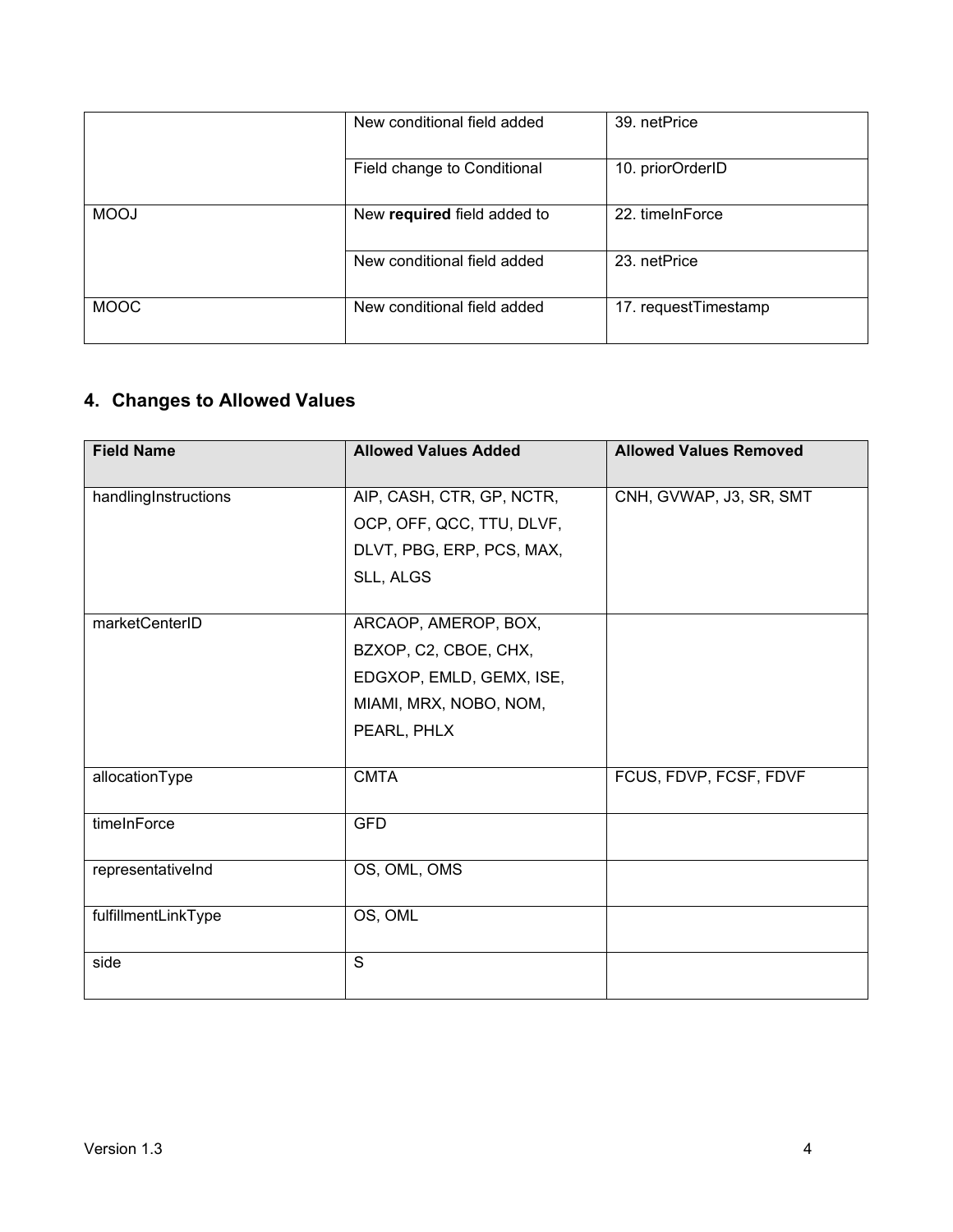# <span id="page-7-0"></span>**5. New Validations for Existing 2c Events**

| <b>Field Name</b> | <b>Validations</b>                     | <b>Applicable Event Types</b> |
|-------------------|----------------------------------------|-------------------------------|
| receivedQuoteID   | receivedQuoteID must be                | <b>MEQR</b>                   |
|                   | populated when manualFlag is           |                               |
|                   | false.                                 |                               |
| netPrice          | If netPrice field is populated, the    | MENO, MEOR, MEOA, MEIR,       |
|                   | price field must be blank or zero      | MEIM, MECO, MECOM, MEOM,      |
|                   |                                        | MEOJ, MEOE, MONO, MOOR,       |
|                   |                                        | MOOA, MOCO, MOOM, MOOJ        |
| aggregatedOrders  | The aggregatedOrders must be           | MONO, MOOM                    |
|                   | populated when representativelnd       |                               |
|                   | = 'O'. The aggregatedOrders is         |                               |
|                   | optional when representativelnd =      |                               |
|                   | 'OS'                                   |                               |
|                   |                                        |                               |
| firmDetails       | The firmDetails must be populated      | <b>MOOF</b>                   |
|                   | if fulfilmentLinkType is in ('O'). The |                               |
|                   | firmDetails must not be populated if   |                               |
|                   | fulfilmentLinkType is in ('OS')        |                               |
| seqNum            | Must be populated                      | <b>MEQR</b>                   |
| routeRejectedFlag | Must be populated                      | <b>MOOR</b>                   |

# <span id="page-7-1"></span>**6. Changes to Existing Phase 2c Events – Retired Fields**

| <b>Event Type Code</b>            | <b>Key</b>      | Event       |
|-----------------------------------|-----------------|-------------|
| quoteKeyDate                      | Optional        | <b>MEOT</b> |
| quotelD                           | Optional        | <b>MEOT</b> |
| quotingIDQS                       | Optional        | <b>MEOT</b> |
| <side details="">.quantity</side> | <b>Required</b> | MEFA, MOFA  |